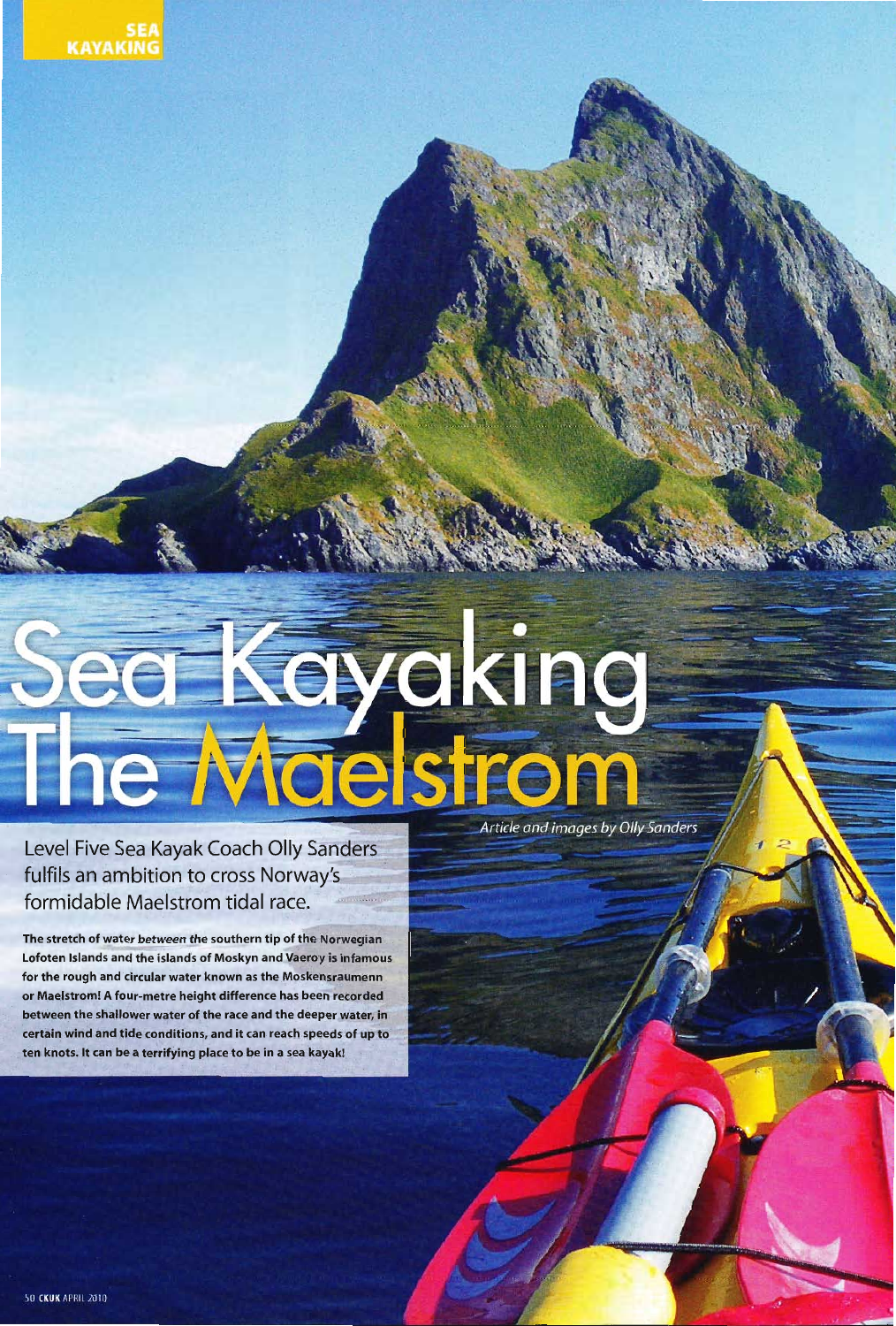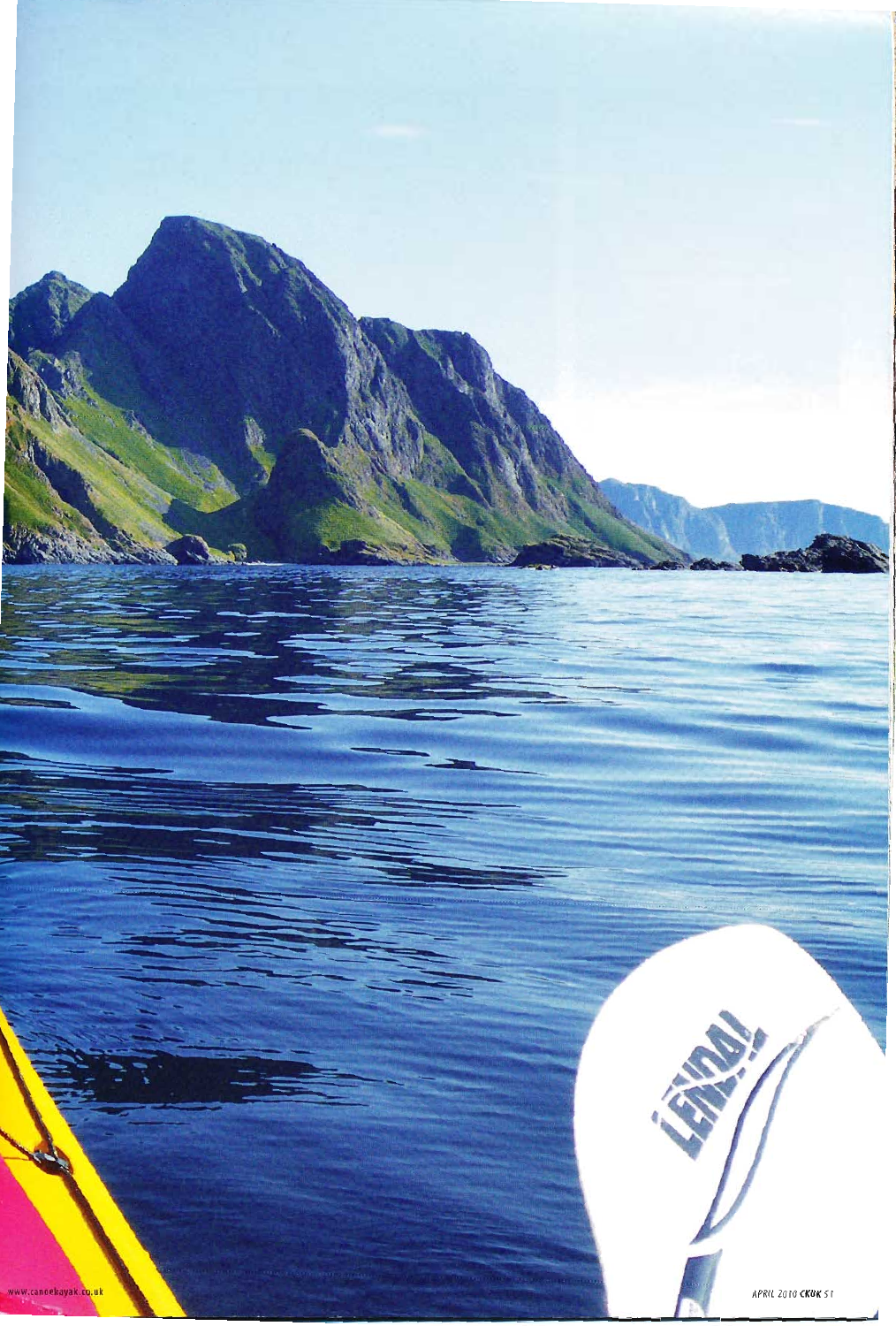

It is a 35km journey from Moskenes to Vaeroy on a committing coast with no roads and the paddle out needs to be timed precisely to safely cross the race. I had paddled the southern tip before hugging the shore to avoid the current and I remembered looking out to sea and thinking that the islands looked fantastic. Since then it had been a long-term ambition of mine to come back and do the trip, with the right conditions and company. That opportunity came recently when Nigel Robinson a well-known coach from Pembroke and I came to the area to paddle and climb. We were working for a few days for Jann Engstad of Lofoten Kayak to fund the trip and he had a couple of NDK Explorer sea kayaks for us to use.

Jann knows the lslands like nobody else in terms of sea kayaking, and he gave us the local knowledge we needed and with the forecast looking good we were all set to challenge the Maelstrom. We drove down to Moskenes and got on by the ferry point. lt was an hour and half paddle to the southern tip and then out into the race. We found out later, when Jann looked at the photos, that we had arrived an hour later than he suggested hence the strong current!

## A Day At the Races

You link a series of rocky island to get to Moskyn and then onto Vaeroy. We could feel the tide as we ferried across and the wave and swell were forming larger waves at the back of the race. On the second

-,::\*r,i, -1 'r a\*"+e,t{ii



- ↑ Nigel gets stuck in as the race starts to run.
- ← Olly & Nigel enjoy well-earned beer...<br>Followed by chips. Perfect!
- $\blacklozenge$  A sandy beach on Moskyn provides a much-needed rest spot.

"Apart from the noise of the tide it was very quiet and we spotted a sandy beach on the impressive looking island of Moskyn. As we got closer we could see sea eagles soaring around its lofty peaks."

 $\leq$ 

 $\mathcal{F}$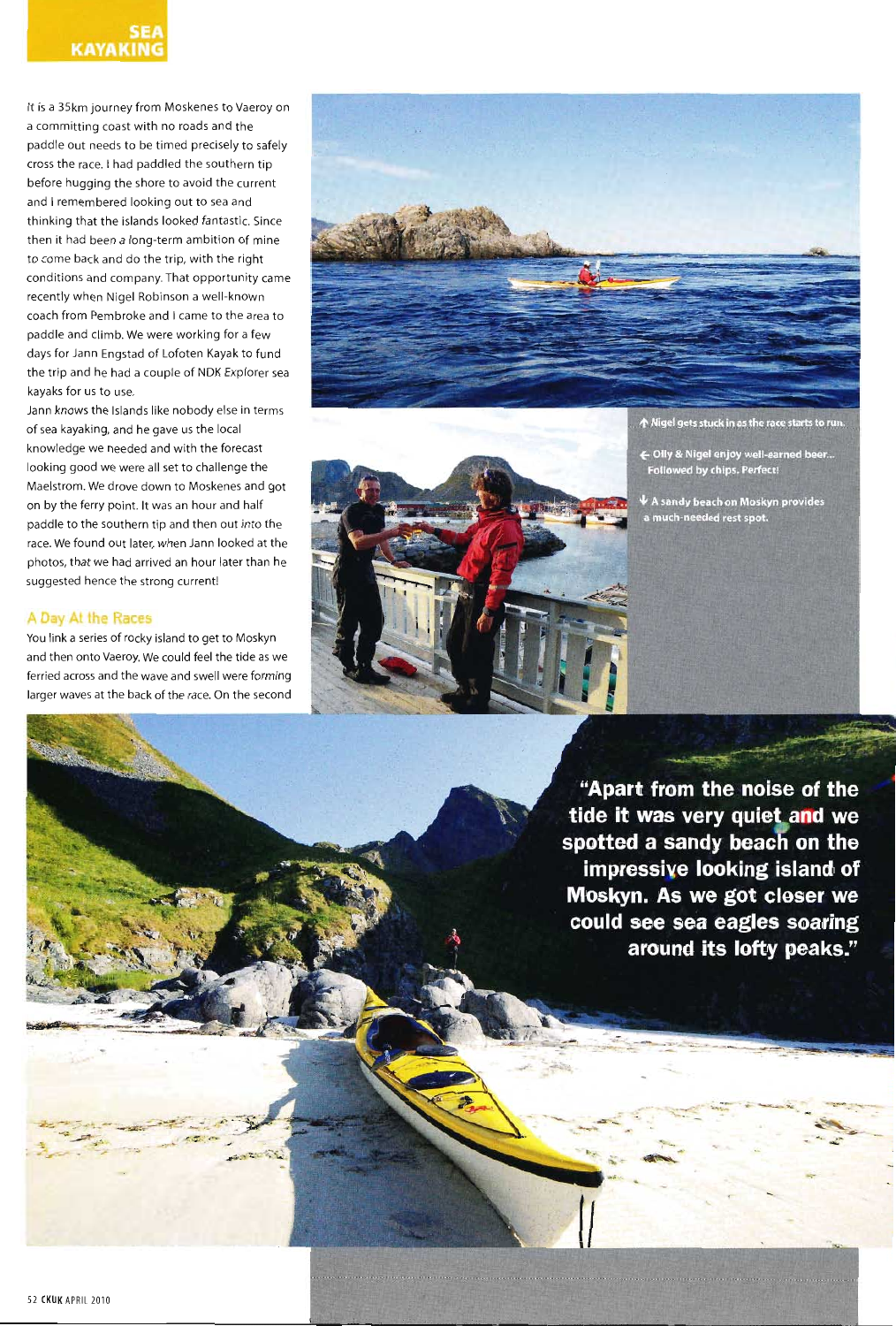





ng the boats up at Vaeroy

"The company, the place and the trip had given me one of the finest days on the sea that I had ever had, and one that, on reflection, will always inspire and remind me how special sea kavaking can be."



set of islands the speed was building and I was unable to ferry glide and dropped down to the outcrops and hoped to paddle up close in. Nigel had chosen to stay high and we had now become split.

The outcrops contained a colony of gannets, living out in the middle of this wild place, and I managed to work my way up using small gaps and finally reunite with Nigel. Apart from the noise of the tide it was very quiet and we spotted a sandy beach on the impressive looking island of Moskyn. As we got closer we could see sea eagles soaring around its lofty peaks and we landed for a bit of much-needed food.We had been working really hard in the race and a rest was very welcome

We still had a long way to go, but the worst of the current was behind us and we launched back in to the water and paddled around the island and started linking the last of the small islands out to Vaeroy. We had certainly underestimated the length and workload of the trip and we were fairly tired as we paddled into the main port of Vaeroy at 9pm in the evenlng. We asked a local if we could get food anywhere and he pointed us to

a building with a veranda, where we managed to persuade them to do us some chips, washed down with a cold beer. A great way of celebrating our crossing and to regain some much needed energy.